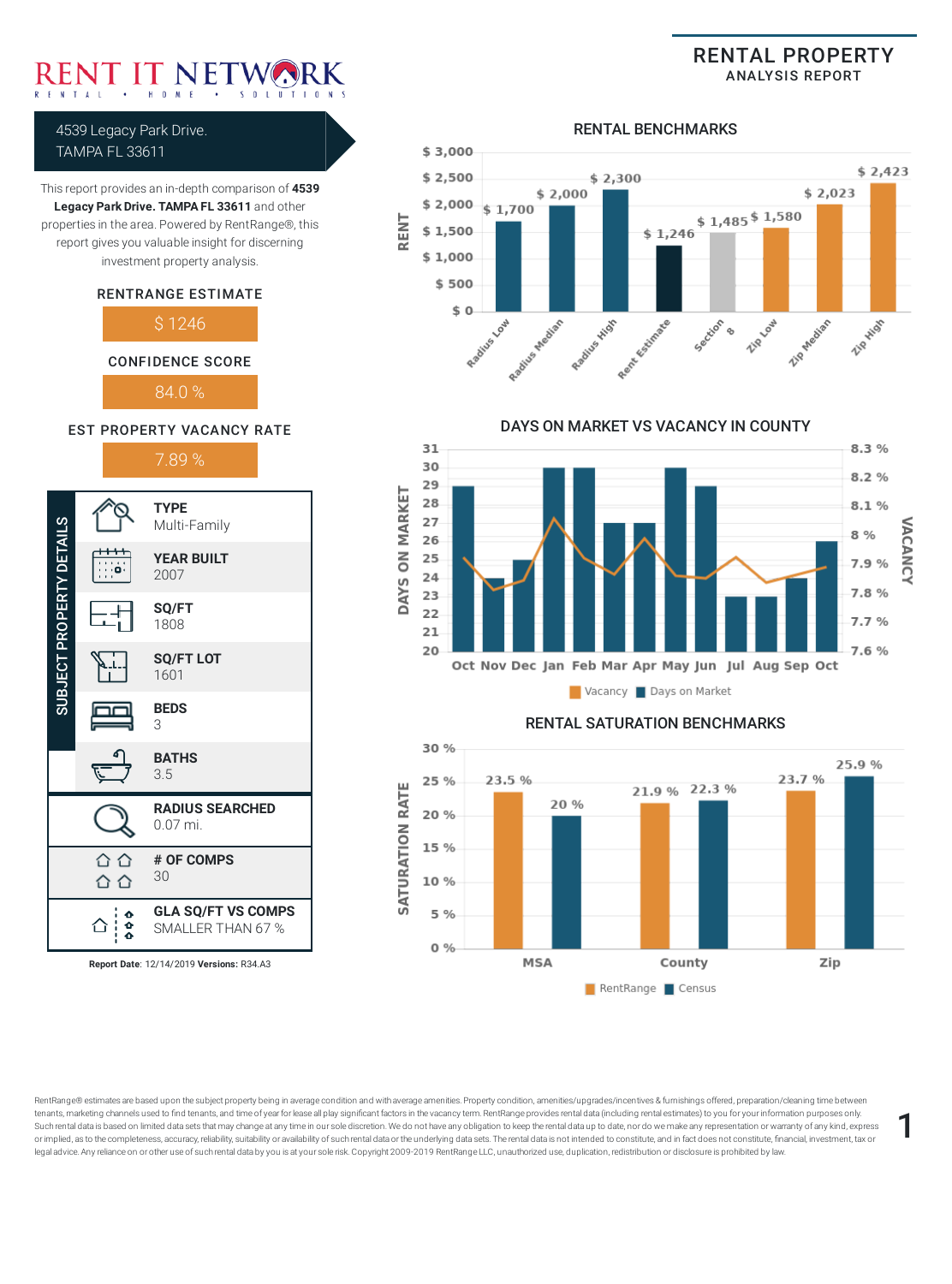## COMPARABLE FOR-RENT PROPERTIES

### RENTAL PROPERTY ANALYSIS REPORT

4539 Legacy Park Drive. TAMPA FL 33611

|                                         | 団<br>SQ/FT | 冎<br><b>Bed</b> | $\vec{\mathbb{C}}$<br><b>Bath</b> | Q<br>Dist  | 19<br><b>Type</b> | 8<br>Rent |
|-----------------------------------------|------------|-----------------|-----------------------------------|------------|-------------------|-----------|
| A: 4511 LEGACY PARK DR TAMPA FL 33611   | 1,826      | 3               | 3.5                               | $0.06$ mi. | Townhouse         | \$2,050   |
| B: 4503 BAY SPRING CT TAMPA FL 33611    | 1,826      | 3               | 3.5                               | $0.09$ mi. | Townhouse         | \$2,100   |
| C: 4707 W FAIRVIEW HTS TAMPA FL 33616   | 1,352      | 3               | 3                                 | $0.5$ mi.  | Single Family     | \$1,695   |
| D: 4530 BAY SPRING CT TAMPA FL 33611    | 2,141      | 3               | 3.5                               | $0.03$ mi. | Townhouse         | \$2,200   |
| E: 4622 LEGACY PARK DR TAMPA FL 33611   | 1,807      | 3               | 3.5                               | $0.07$ mi. | Townhouse         | \$2,150   |
| F: 4403 W PRICE AVE TAMPA FL 33611      | 1,138      | 3               | 1                                 | $0.38$ mi. | Single Family     | \$1,500   |
| G: 4543 BAY SPRING CT TAMPA FL 33611    | 1,826      | 3               | 2.5                               | $0.03$ mi. | Townhouse         | \$2,000   |
| H: 4523 LEGACY PARK DR TAMPA FL 33611   | 1,913      | 3               | 3.5                               | $0.04$ mi. | Townhouse         | \$2,000   |
| I: 3146 BAYSHORE OAKS DR TAMPA FL 33611 | 1,844      | 3               | 3                                 | 1.61 mi.   | Townhouse         | \$1,925   |
| J: 4501 BAY SPRING CT TAMPA FL 33611    | 1,808      | 3               | 3.5                               | $0.09$ mi. | Townhouse         | \$2,000   |



RentRange® estimates are based upon the subject property being in average condition and with average amenities. Property condition, amenities/upgrades/incentives & furnishings offered, preparation/cleaning time between tenants, marketing channels used to nd tenants, and time of yearforlease all play signicant factors in the vacancy term. RentRange provides rental data (including rental estimates) to you for yourinformation purposes only. Such rental data is based on limited data sets that may change at any time in our sole discretion. We do not have any obligation to keep the rental data up to date, nor do we make any representation or warranty of any kind or implied, as to the completeness, accuracy, reliability, suitability or availability of such rental data or the underlying data sets. The rental data is not intended to constitute, and in fact does not constitute, financ tenants, marketing channels used to find tenants, and time of year for lease all play significant factors in the vacancy term. RentRange provides rental data (including rental estimates) to you for your information purpose

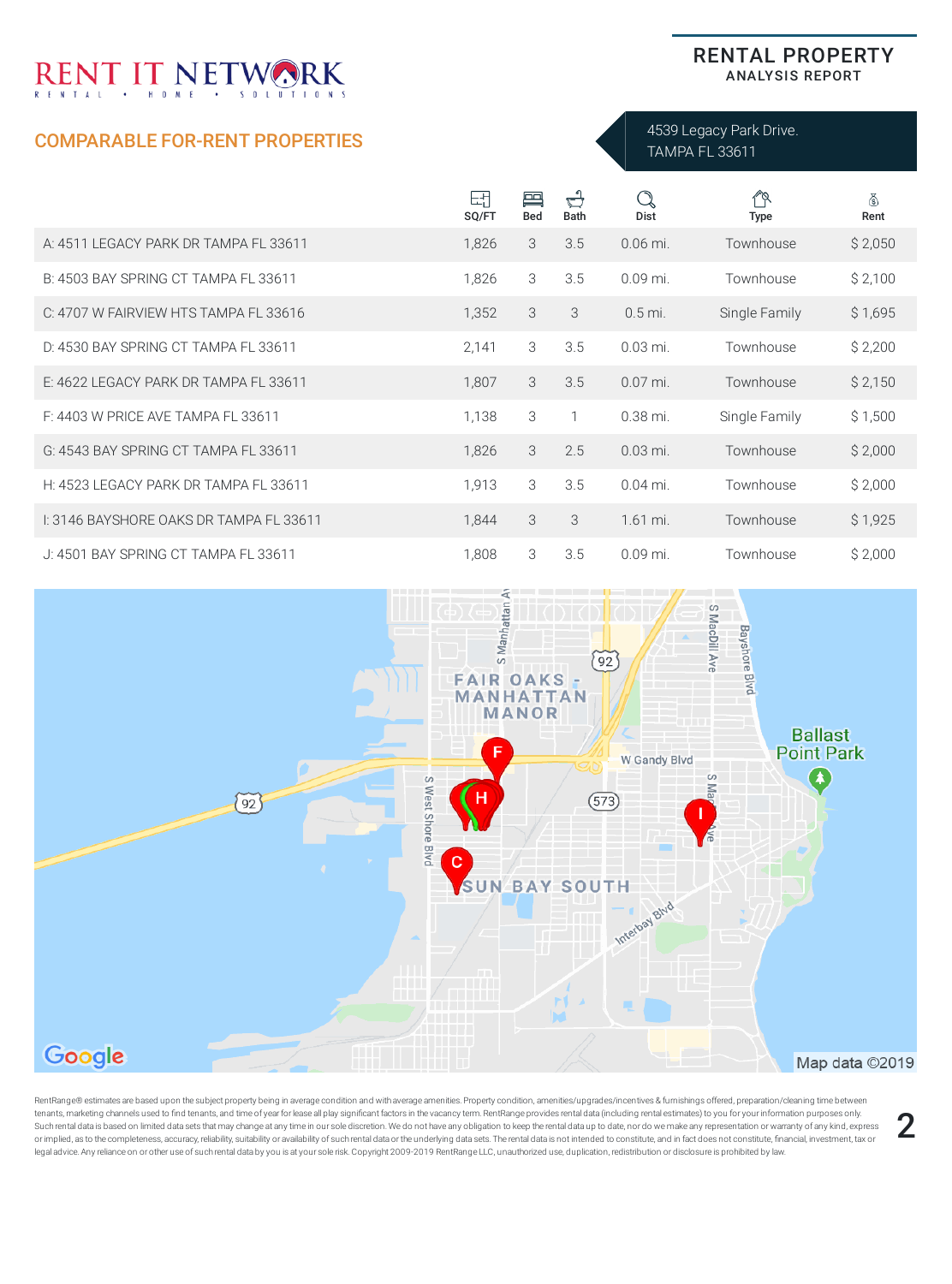

### MEDIAN HOUSING RENTAL RATES IN TAMPA, FL

| <b>TYPE</b>                | <b>MEDIAN RENT</b> | <b>SECTION 8</b> | <b>AVG SOFT</b> | \$/SQFT |
|----------------------------|--------------------|------------------|-----------------|---------|
| 1BD SINGLE-FAMILY in TAMPA | \$1,016            | S 916            | 802             | \$1.06  |
| 1BD MULTI-FAMILY in TAMPA  | \$1,086            | \$916            | 845             | \$1.22  |
| 2BD SINGLE-FAMILY in TAMPA | \$1,250            | \$1133           | 1,120           | \$1.03  |
| 2BD MULTI-FAMILY in TAMPA  | \$1,311            | \$1133           | 1,014           | \$1.18  |
| 3BD SINGLE-FAMILY in TAMPA | \$1,604            | \$1485           | 1,482           | \$1.02  |
| 3BD MULTI-FAMILY in TAMPA  | \$1,638            | \$1485           | 1,368           | \$1.05  |
| 4BD SINGLE-FAMILY in TAMPA | \$1,902            | \$1794           | 2,085           | \$0.89  |
| 4BD MULTI-FAMILY in TAMPA  | \$1,929            | S 1794           | 1,997           | \$0.87  |

RentRange® estimates are based upon the subject property being in average condition and with average amenities. Property condition, amenities/upgrades/incentives & furnishings offered, preparation/cleaning time between tenants, marketing channels used to find tenants, and time of year for lease all play significant factors in the vacancy term. RentRange provides rental data (including rental estimates) to you for your information purpose tenants, marketing channels used to find tenants, and time of year for lease all play significant factors in the vacancy term. RentRange provides rental data (including rental estimates) to you for your information purpose or implied, as to the completeness, accuracy, reliability, suitability or availability of such rental data or the underlying data sets. The rental data is not intended to constitute, and in fact does not constitute, financ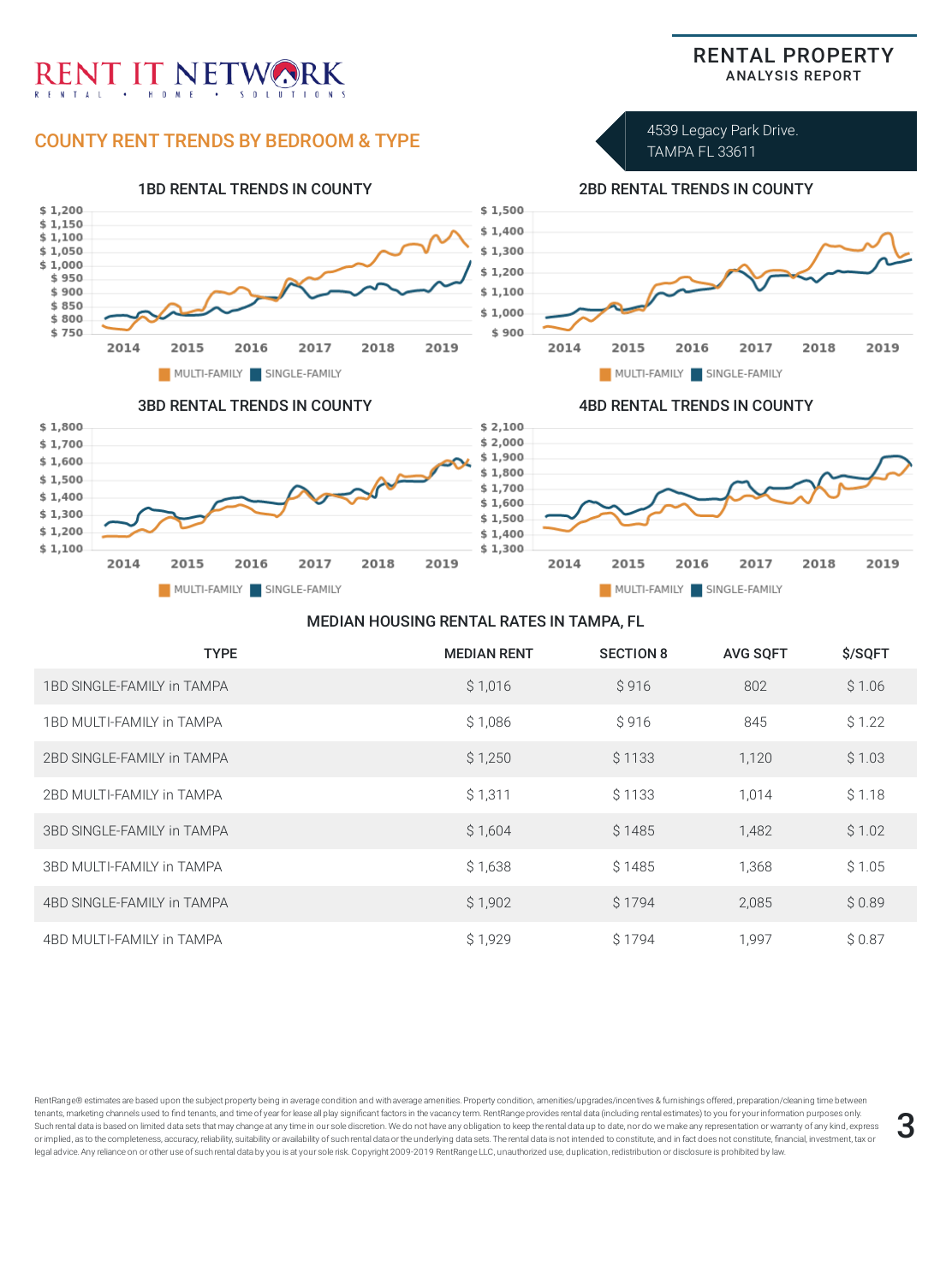## AREA GROSS YIELD & RENTAL TRENDS

4539 Legacy Park Drive. TAMPA FL 33611

### GROSS YIELD PERCENTAGES OF 10 NEAREST ZIP CODES

| <b>ZIP CODES</b> | <b>GROSS YIELD %</b> | <b>MEDIAN RENT</b> |
|------------------|----------------------|--------------------|
| 33611            | 7.69%                | \$1,673            |
| 33616            | 8.37%                | \$1,610            |
| 33629            | 6.5%                 | \$2,180            |
| 33606            | 6.74%                | \$1,959            |
| 33609            | 6.85%                | \$1,849            |
| 33602            | 7.67%                | \$1,661            |
| 33605            | 12.11 %              | \$1,325            |
| 33607            | 9.72%                | \$1,575            |
| 33716            | 6.56%                | \$1,920            |

### RENTAL TREND SUMMARY

| <b>TYPE</b>            | <b>1 MONTH CHANGE</b>                  | <b>3 MONTH CHANGE</b> | <b>12 MONTH CHANGE</b>                  |
|------------------------|----------------------------------------|-----------------------|-----------------------------------------|
| Zip Code 33611         | $$3$ <sup><math>\uparrow</math></sup>  | $S - 6$               | $$113$ <sup><math>\uparrow</math></sup> |
| City of TAMPA          | $$11$ <sup><math>\uparrow</math></sup> | $$20$ $\uparrow$      | $$108$ <sup>1</sup>                     |
| County of HILLSBOROUGH | \$24                                   | $$22$ $\uparrow$      | $$158$ <sup>↑</sup>                     |
| State of FL            | $$6$ $\textbf{T}$                      | $S - 7$               | $S - 2$                                 |

### Data Sources

Rental comparables are collected from a national network of strategic resources that include but are not limited to: rental data aggregators, residential property managers, real estate investment enterprises, real estate technology providers and MLSs. We do not deploy screen-scrapers or bots to acquire protected or copyrighted data from the web. Our information is acquired in accordance with the resources terms of use and/or through licensed data-usage agreements.

RentRange® estimates are based upon the subject property being in average condition and with average amenities. Property condition, amenities/upgrades/incentives & furnishings offered, preparation/cleaning time between tenants, marketing channels used to find tenants, and time of year for lease all play significant factors in the vacancy term. RentRange provides rental data (including rental estimates) to you for your information purpose tenants, marketing channels used to find tenants, and time of year for lease all play significant factors in the vacancy term. RentRange provides rental data (including rental estimates) to you for your information purpose or implied, as to the completeness, accuracy, reliability, suitability or availability of such rental data or the underlying data sets. The rental data is not intended to constitute, and in fact does not constitute, financ



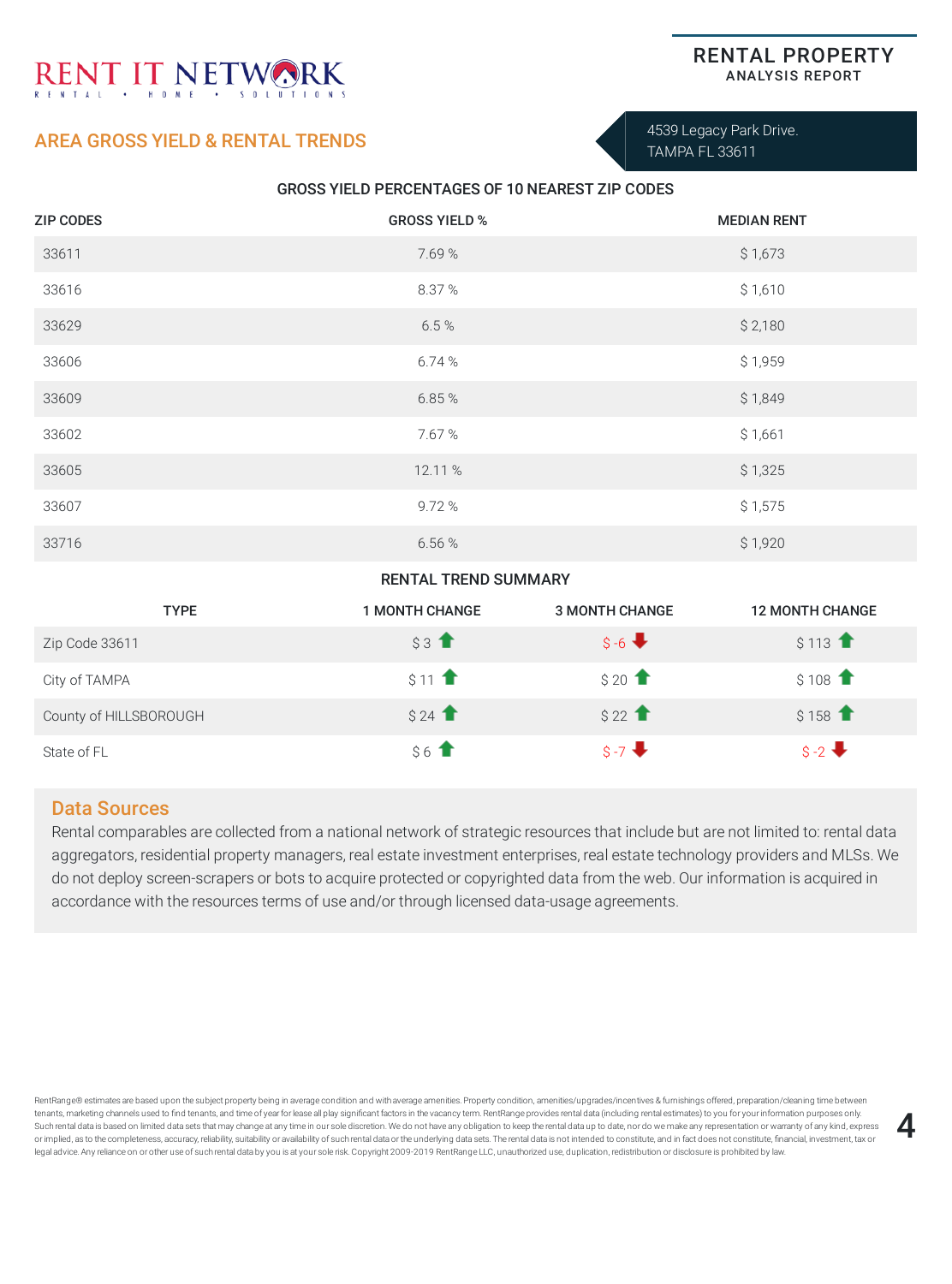## DATA DICTIONARY

4539 Legacy Park Drive. TAMPA FL 33611

RENTAL PROPERTY ANALYSIS REPORT

| <b>CENSUS COUNTRY SATURATION</b>                     | Estimated percentage of renter-occupied units versus owner-occupied units as reported by<br>U.S. Census / American Community Survey within the geography searched. Census<br>estimates rental saturation for 1-4 unit properties and rental saturation for 5+ unit<br>properties. The most recent Census data is from at least 21 months ago. |
|------------------------------------------------------|-----------------------------------------------------------------------------------------------------------------------------------------------------------------------------------------------------------------------------------------------------------------------------------------------------------------------------------------------|
| <b>CONFIDENCE SCORE</b>                              | Predictor of the accuracy of the final RentRange Rental Estimate based on numerous<br>factors, including location of the subject, its physical characteristics, neighborhood<br>characteristics, market conditions, and the similarity of the comparable properties to the<br>subject property                                                |
| <b>CUSTOM COUNTY SATURATION</b>                      | Estimated percentage of renter-occupied units versus owner-occupied units as reported by<br>RentRange within the geography searched. RentRange estimates rental saturation for<br>single-family detached properties only.                                                                                                                     |
| <b>CUSTOM COUNTY VACANCY</b>                         | Estimated vacancy rate as reported by RentRange uses both public and proprietary<br>information within the geography searched. Custom vacancy is for either single-family<br>detached or multi-family depending on the report type.                                                                                                           |
| <b>DAYS ON MARKET</b>                                | Days on market measures the average number of days the property has been listed for rent<br>in that geography.                                                                                                                                                                                                                                |
| DAYS ON MARKET VS. VACANCY CHART<br><b>IN COUNTY</b> | Left Y axis shows days on market represented by bars, the right Y axis and curve line<br>represent vacancy rate in the given county.                                                                                                                                                                                                          |
| <b>ESTIMATED PROPERTY VACANCY</b>                    | RentRange's Estimated Property Vacancy is built from our proprietary aggregated analysis<br>of geographic and property specific trends in each subject property's local area.                                                                                                                                                                 |
| <b>GROSS LIVING AREA (GLA)</b>                       | Gross Living Area (GLA)is the total area of finished, above-grade residential space. It is<br>calculated by measuring the outside perimeter of the structure and includes only finished,<br>habitable, above-grade living space. Finished basements and unfinished attic areas are not<br>included in total gross living area.                |
| <b>GROSS YIELD</b>                                   | Gross yield is calculated by dividing the total annual projected gross income by the total<br>property price. Gross yield = gross income / total property price                                                                                                                                                                               |
| <b>HIGH/LOW RADIUS RENT</b>                          | Rent amount for the top and bottom tenth percentiles in the radius searched for either the<br>single-family detached or multi-family properties.                                                                                                                                                                                              |
| <b>MEDIAN RADIUS RENT</b>                            | Median rent amount for all matching comparable rentals within the radius searched.                                                                                                                                                                                                                                                            |

RentRange® estimates are based upon the subject property being in average condition and with average amenities. Property condition, amenities/upgrades/incentives & furnishings offered, preparation/cleaning time between tenants, marketing channels used to nd tenants, and time of yearforlease all play signicant factors in the vacancy term. RentRange provides rental data (including rental estimates) to you for yourinformation purposes only. tenants, marketing channels used to find tenants, and time of year for lease all play significant factors in the vacancy term. RentRange provides rental data (including rental estimates) to you for your information purpose or implied, as to the completeness, accuracy, reliability, suitability or availability of such rental data or the underlying data sets. The rental data is not intended to constitute, and in fact does not constitute, financ